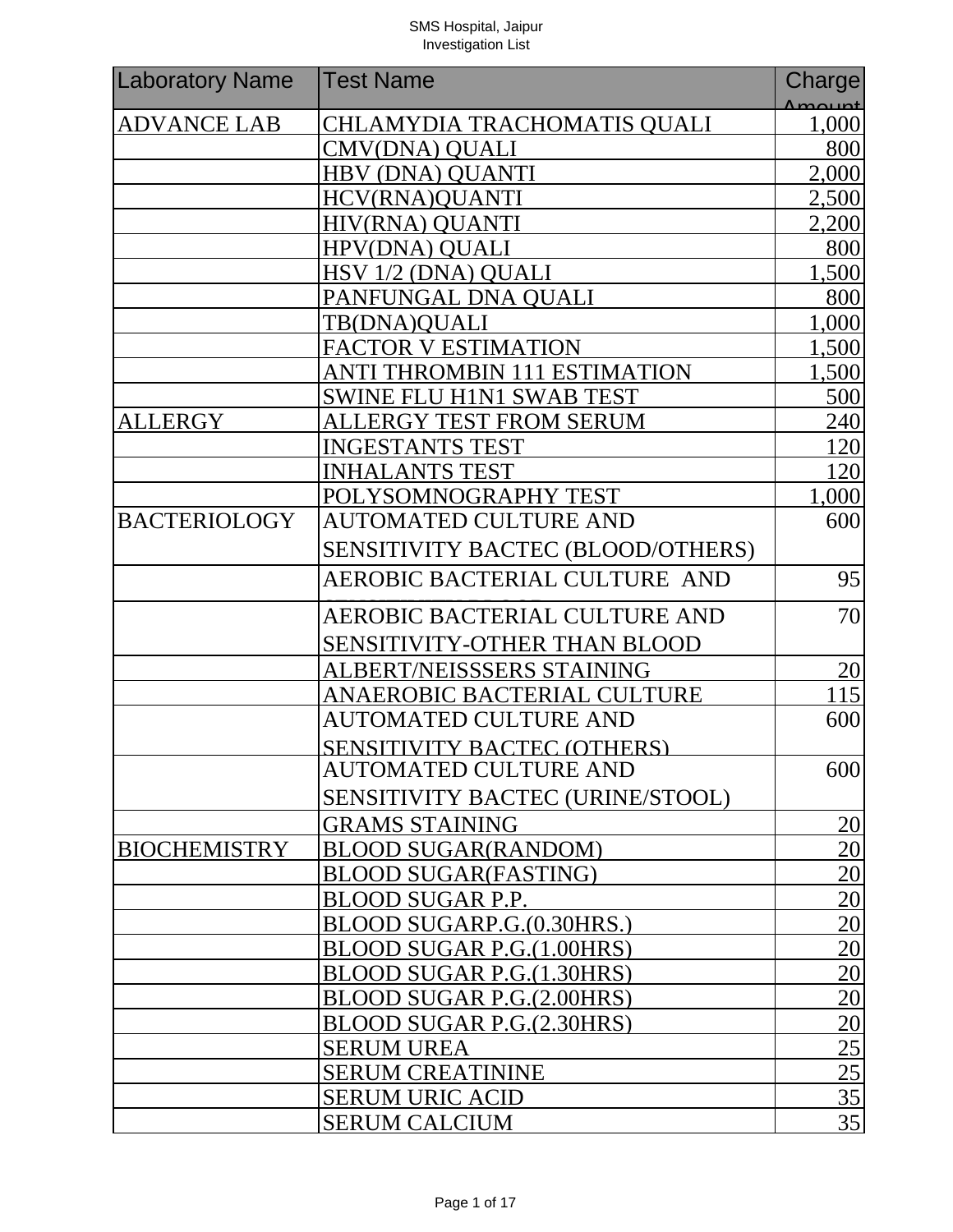|                   | <b>SERUM PHOSPHORUS</b>         | 35              |
|-------------------|---------------------------------|-----------------|
|                   | <b>SERUM IRON</b>               | 60              |
|                   | <b>SERUMTIBC</b>                | 60              |
|                   | SERUM TOTAL PROTIENS/A G RATIO  | 35              |
|                   | <b>BLOOD GAS ANALYZER</b>       | 230             |
|                   | <b>SERUM ELECTROLYTES</b>       | 70              |
|                   | <b>IONIC CALCIUM</b>            | 70              |
|                   | <b>LITHIUM</b>                  | 70              |
|                   | <b>S. BILIRUBIN TOTAL</b>       | 40              |
|                   | <b>S. BILIRUBIN DIRECT</b>      | 40              |
|                   | S.G.O.T                         | $\overline{25}$ |
|                   | S.G.P.T.                        | 25              |
|                   | S. A I K.PHOSPHATASE            | $\overline{35}$ |
|                   | ACID PHOSPHATASE                | $\overline{25}$ |
|                   | <b>SERUM L D H</b>              | 100             |
|                   | <b>SERUM C P K NAC</b>          | 100             |
|                   | SERUM C P K - M B               | 100             |
|                   | <b>SERUM G G T</b>              | 100             |
|                   | <b>SERUM AMYLASE</b>            | 60              |
|                   | <b>SERUM LIPASE</b>             | 60              |
|                   | <b>TOTAL LIPID PROFILE</b>      | 210             |
|                   | <b>TRIGYCERIDES</b>             | 70              |
|                   | <b>TOTAL CHOLESTEROL</b>        | 25              |
|                   | <b>HDL CHOLESTEROL</b>          | 40              |
|                   | <b>GLYCATED HB. AND HB A/C</b>  | 200             |
|                   | C.S.F.                          | 70              |
|                   | <b>ASCITIC FLUID</b>            | 70              |
|                   | PLEURAL FLUID                   | 70              |
|                   | <b>SERUM FERRITIN</b>           | 200             |
| AOT-90            | <b>Troponin T</b>               | 510             |
|                   | Troponin I                      | 510             |
|                   | <b>CKMB</b>                     | 420             |
|                   | Myglobin                        | 495             |
|                   | NT ProBNP                       | 1,008           |
|                   | <b>CRP</b>                      | 185             |
|                   | <b>Bhcg</b>                     | 286             |
|                   | D-Dimer                         | 582             |
|                   | Pro calcitonin PCT              | 924             |
| <b>BLOOD BANK</b> | ALBUMIN 05% (100ML)             | 300             |
|                   | ALBUMIN 20% (50ML)              | 475             |
|                   | APHERESIS(GOVT.HOSPITAL)        | 6000            |
|                   | APHERESIS(PRIVATE HOSPITAL)     | 8500            |
|                   | <b>BLOOD GROUPING AND CROSS</b> | 20              |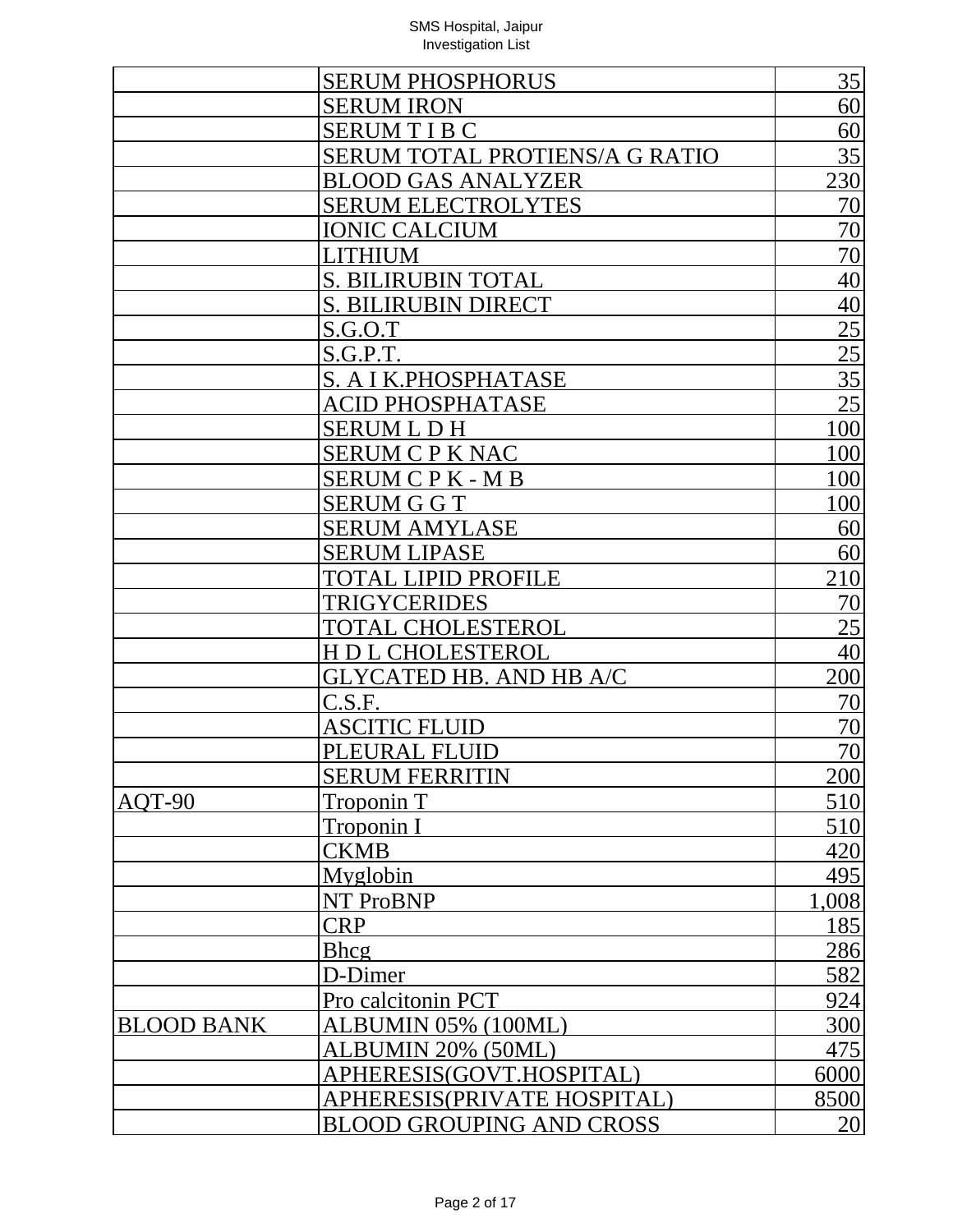|                           | BLOOD SUPPLY (GOVT.HOSPITAL) close           | 300           |
|---------------------------|----------------------------------------------|---------------|
|                           | on 01.09.2011                                |               |
|                           | <b>BLOOD SUPPLY(PRIVATE HOSPITAL)</b>        | 850           |
|                           | <b>CRYOPRECIPITATE 30ML</b>                  | 200           |
|                           | PLASMA PHERESIS(PER CYCLE)                   | 4000          |
|                           | THERAPEUTIC PLASMA EXCHANGE                  | 7000          |
|                           | F F P/Plasms Govt. To Govt.                  | 300           |
|                           | Platelet Conc/PRP Govt. to Govt.             | 300           |
|                           | Whole Blood/Pack Cell (PRC) Govt. to Govt.   | 300           |
|                           | <u>F F P/Plasma Private Supply</u>           | 400           |
|                           | <b>Platelet Conc/PRP Private Hospital</b>    | 400           |
| <b>Cancer Radiation</b>   | SPRT SIMPLE PALLIATIVE TREATMENT             | 5,000         |
| <b>Linear Accelerator</b> | WITHOUT COMPLEX PLANNING.                    |               |
|                           | <b>CPRT-COMPLEX PALLIATIVE</b>               | 7,500         |
|                           | <b>SCRT-SIMPLE NON-PALLIATIVE FULL</b>       | 15,000        |
|                           | COURSE OF RADIOTHREAPY WITH                  |               |
|                           | <b>CCRT-COMPLEX NON-PALLIATIVE FULL</b>      | 22,500        |
|                           | <b>COURSE OF RADIOTHERAPY WITH</b>           |               |
|                           | <b>CURATIVE INTENT.</b>                      |               |
|                           | TPS-COMPLETE TREATMENT PLANNING              | 5,000         |
|                           | CET-CURATIVE ELECTRON THERAPY                | <u>15,000</u> |
|                           | 3 D CRT-3D CONFORMAL                         | 25,000        |
|                           | <b>SRS-STEREOTACTIC RADIO SURGERY</b>        | 125,000       |
|                           | SRT-STEREOTACTIC RADIO THERAPY               | 75,000        |
|                           | <b>IMRT</b> treatment with compter treatment | 100,000       |
| Cardiology $\&$           | ANGIOGRAPHY ABDOMAN                          | 575           |
|                           | ANGIOGRAPHY CEREBRAL                         | 575           |
|                           | ANGIOGRAPHY FOUR VESSELS                     | 575           |
|                           | ANGIOGRAPHY R.T.C                            | 400           |
|                           | ANGIOGRAPHY VENOGRAM                         | 350           |
|                           | COMPUTERISED TREADMILL TEST (CT              | 400           |
|                           | CORONAY ANGIOGRAPHY                          | 1000          |
|                           | 2-D ECHO CARDIOGRAPHY                        | 575           |
|                           | E C G BED SIDE                               | 15            |
|                           | E C G                                        | 30            |
|                           | <b>HOLTER MONITORING</b>                     | 575           |
|                           | <b>TEE</b>                                   | 575           |
|                           | TEMPORARY PACE-MAKER SERVICE                 | 1000          |
|                           | PACKAGE FOR ANGIOGRAPHY                      | 6000          |
| <b>CT SURGERY</b>         | <b>BLOOD GAS ESTIMATION CHARGES IN</b>       | 150           |
|                           | <b>BLOOD GAS ESTIMATION CHARGES IN</b>       | 200           |
|                           | CTOTCHARGES                                  | 4,000         |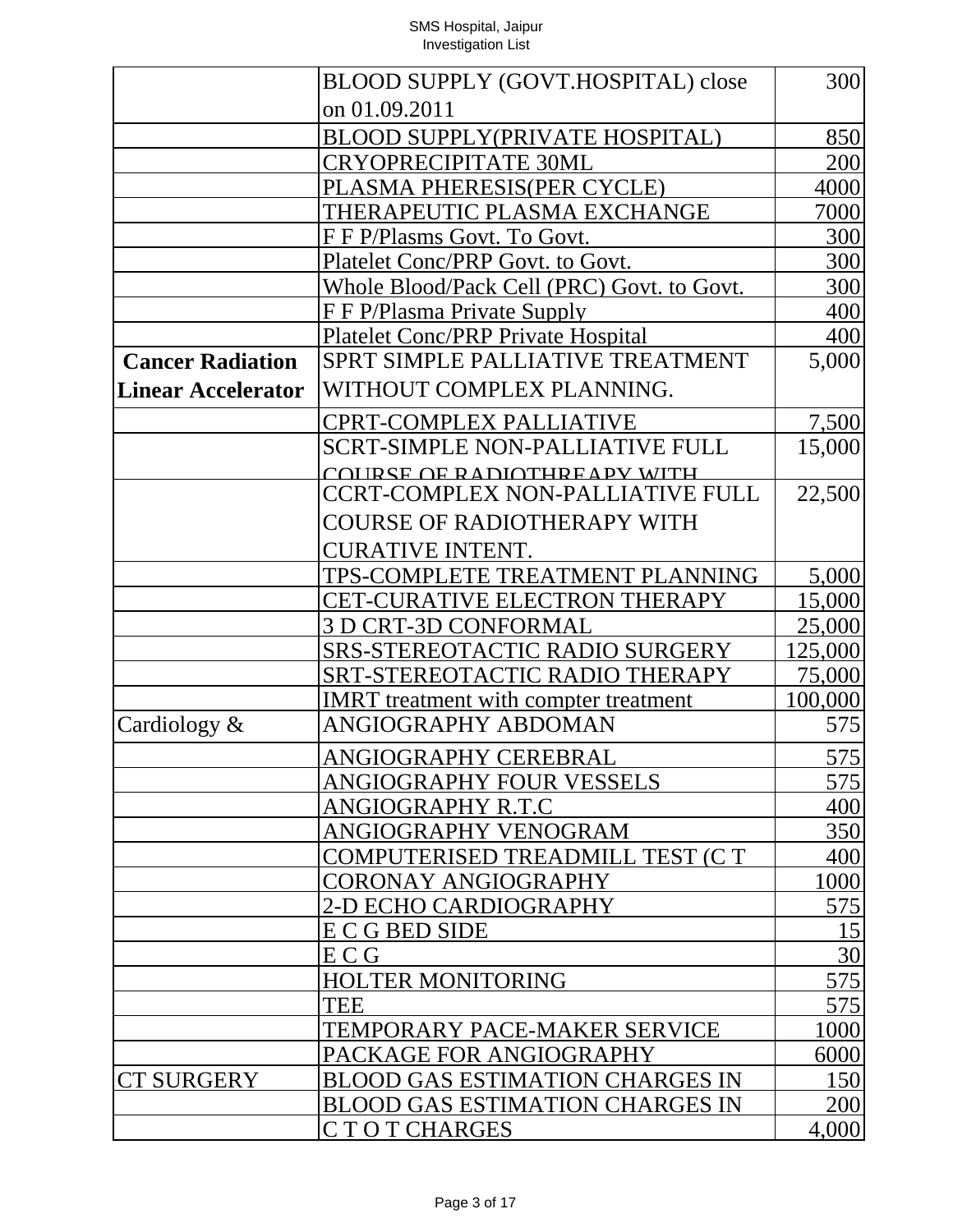|                     | PACKAGE FOR OPEN HEART SURGERY             | 750        |
|---------------------|--------------------------------------------|------------|
| ENT                 | ADID                                       | 35         |
|                     | <b>AUDIOMETERY</b>                         | 100        |
|                     | <b>BERA</b>                                | 300        |
|                     | C C G                                      | 50         |
|                     | E.N.G                                      | 300        |
|                     | FIBREOPTIC ENDOSCOPY                       | 60         |
|                     | FUNCTIONAL ENDOSOPIC SINUS                 | 750        |
|                     | MICROSCOPIC EX OFEAR                       | 50         |
|                     | TYMPANOMETERY                              | 120        |
|                     | Rigid Tele Laryngoscopy Test               | 150        |
|                     | A B R                                      | 300        |
|                     | ASSR                                       | 300        |
|                     | 0 A E  - A                                 | 230        |
|                     | <b>Voice Analysis Test</b>                 | 350        |
|                     | 90 Degree Telearyngoscope                  | <b>100</b> |
|                     | <b>Stroboscopy</b>                         | 150        |
|                     | <b>Speech Analysis</b>                     | 100        |
|                     | <b>Speech Therapy Session</b>              | <b>100</b> |
|                     | $OAE - B$                                  | 150        |
|                     | EUM                                        | 50         |
|                     | <u>O Degree Diagnostic Nasal Endoscopy</u> | 50         |
|                     | Flexible Rhino Laryngo scopy biopsy        | 500        |
| <b>ENDOCRINOLOG</b> | <b>GLUCOSE MONITORING SERVICES</b>         | 4,000      |
|                     | HORMONE ASSAY THYROGLOBULIN                | 500        |
|                     | <b>ESTRADIOLE</b>                          | 300        |
|                     | IGF <sub>1</sub>                           | 500        |
|                     | IGFBP3                                     | 1,000      |
|                     | <b>ACTH</b>                                | 500        |
|                     | <b>SERUM CALCITONIN</b>                    | 500        |
|                     | <b>C PEPTIDE</b>                           | 400        |
|                     | <b>DHEAS</b>                               | 400        |
|                     | 17 OF PROGESTERONE                         | 600        |
|                     | AMH 9 (ANTIMULLERIA HORMONE)               | 1,000      |
| <b>EYE</b>          | A. SCAN                                    | 120        |
|                     | <b>AUTOMATIC FIELD ANALYZER</b>            | 300        |
|                     | <b>B- SCAN SONOGRAPGY</b>                  | <u>230</u> |
|                     | <b>COLOUR PHOTOGRAPH</b>                   | 60         |
|                     | FUNDUS CAMERA FA CHARGES                   | 450        |
|                     | PHACO PROCEDURES CHARGES                   | <u>200</u> |
|                     | <b>SCAN BIOMETERY</b>                      | 120        |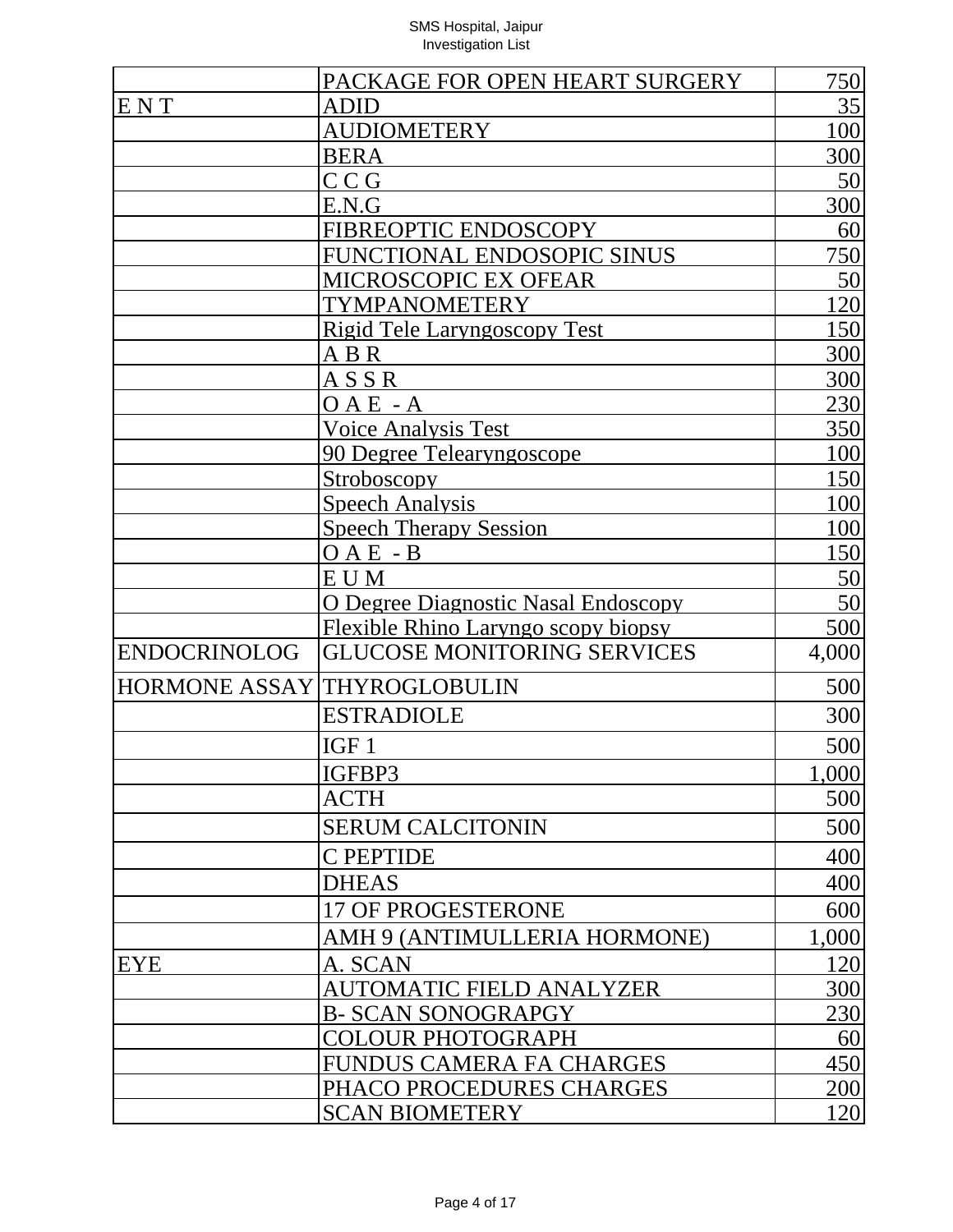|                                 | <b>GREEN LASER</b> (per sitting)        | 575        |
|---------------------------------|-----------------------------------------|------------|
|                                 | <b>YAG LASER</b>                        | 350        |
|                                 | Conducting OCT per scan (Both Eye)      | 500        |
|                                 | FFA (Exclusive of Dye & Consumables     | 500        |
|                                 | FFA (Dye & Consumables plus CD record)  | 600        |
|                                 | Conducting OCT per scan Both $Eye + CD$ | 600        |
|                                 | <b>Pentacam Analysis</b>                | 500        |
| <b>OT CHARGES</b>               | SURGERY UNDER LOCAL ANAESTHESIA         | 200        |
|                                 | <b>MINOR SURGERY UNDER GA/SA</b>        | 200        |
|                                 | <b>MAJOR SURERY</b>                     | 500        |
| <b>ORTHOPAEDICS</b>             | <b>ORTHOSCOPY</b>                       | 500        |
|                                 | <b>C-ARM IMAGE INTENSIFIER</b>          | 200        |
| <b>GASTROENTEROL ANTI H C V</b> |                                         | 350        |
|                                 | ANTI HAV IGM                            | 350        |
|                                 | <b>ANTI HBE</b>                         | 350        |
|                                 | <b>ANTI HEV</b>                         | <u>350</u> |
|                                 | COLONOSCOPY POLYOECTOMY OR ANY          | 575        |
|                                 | <b>COLONSCOPY</b>                       | 1000       |
|                                 | E.R.C.P. charges                        | 1500       |
|                                 | <b>ENDOBILARY SURGERY</b>               | 575        |
|                                 | <b>ENDOSCOPY</b>                        | 350        |
|                                 | <b>GASTROSCOPY</b>                      | 500        |
|                                 | H BE AG                                 | 350        |
|                                 | <b>HBSAG</b>                            | 60         |
|                                 | <b>INJECTION PILES</b>                  | 80         |
|                                 | <b>LAPROSCOPY</b>                       | 350        |
|                                 | PCT TEST (HBV DNA QUALITATIVE)          | 1000       |
|                                 | PCT TEST (HBV RNA OUALITATIVE)          | 1000       |
|                                 | sigmoidoscopy                           | 500        |
|                                 | THERAPEUTIC GASTROSCOPY                 | 230        |
|                                 | <b>RATE FOR CAPSULE</b>                 | 2000       |
|                                 | <b>DIAGNOSTIC EUS</b>                   | 1600       |
|                                 | THERAPEUTIC EUS                         | 3200       |
|                                 | Single Baloon of Enteroscope            | 4000       |
|                                 | <b>Blood Ammonia Level test</b>         | 400        |
|                                 | Enteroscopy                             | 6000       |
| <b>GENERAL LAB</b>              | <u>CYTOLOGY</u>                         | <u>60</u>  |
|                                 | F. N. A. C.                             | 60         |
|                                 | NEURO CYTOLOGY                          | 60         |
| <b>HAEMODIALYSIS</b>            | HAEMODIALYSIS CHARGES free              | 500        |
|                                 | DOUBLE LUMEN CATHETER (INTERNAL         | 2000       |
|                                 | JUGULAR/SUBCLAVIN/FEMORAL)(FREE)        |            |
|                                 | HD-DIALYSIS CHARGES (FREE)              | $\theta$   |
|                                 |                                         |            |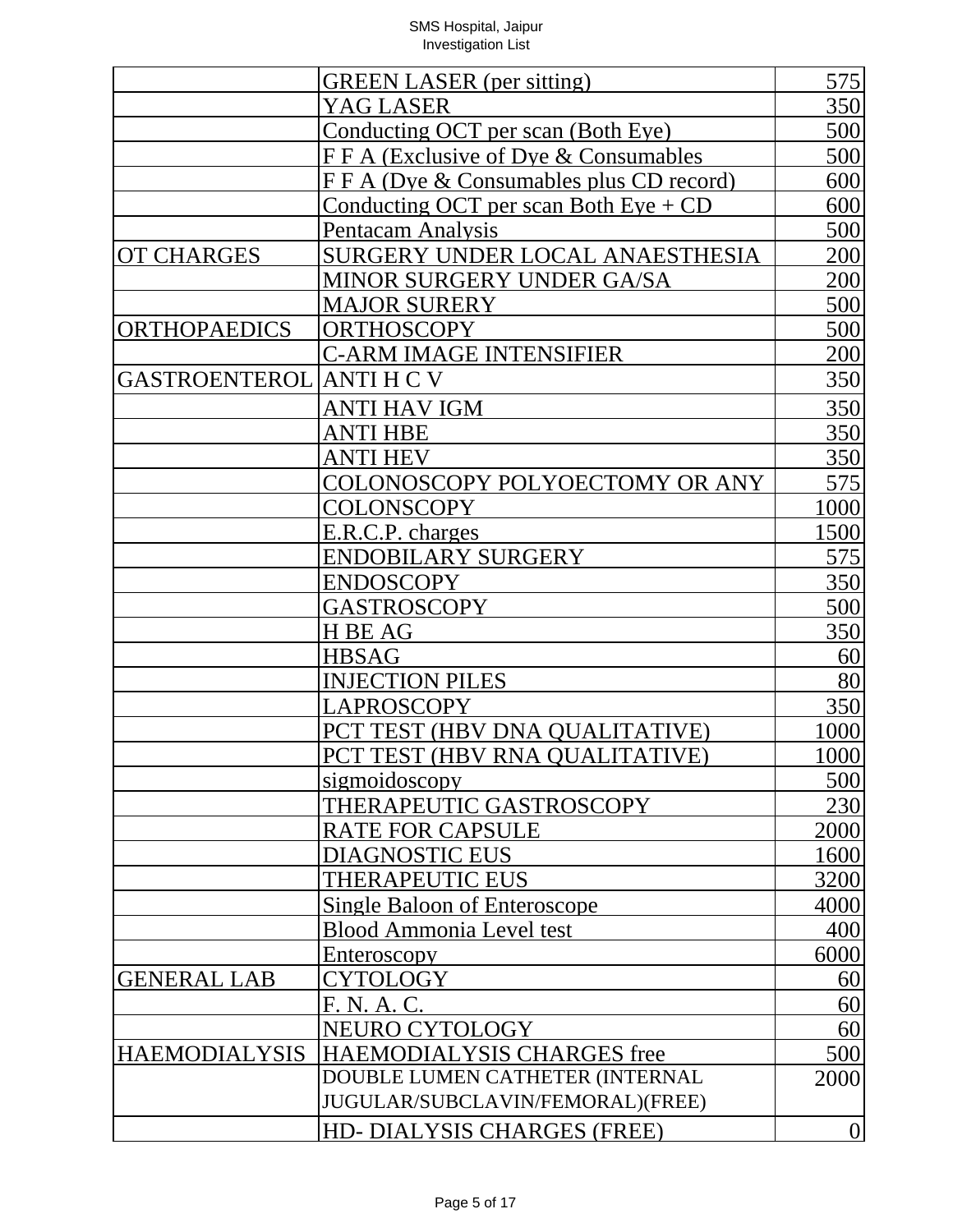|                       | HD-- DIALYSIS CHARGES (FREE)          | 700             |
|-----------------------|---------------------------------------|-----------------|
|                       | <b>KIDNEY BIOPSY</b>                  | 230             |
|                       | PD TENCKHOFF S CATHETER               | 2500            |
|                       | PERITONEAL DIALYSIS CATHETER S SET    | 375             |
|                       | PERITONIAL DIALYSIS CHARGES (FREE)    | 175             |
|                       | A-V TUBLING AND DIALYSER (FREE)       | 700             |
| <b>IMMUNOLOGY</b>     | <b>COMPLEMENT C3 LEVELS</b>           | 350             |
|                       | <b>COMPLEMENT C4 LEVELS</b>           | 350             |
|                       | <u>IMMUNOGLOBULIN A IG A</u>          | 450             |
|                       | IMMUNOGLOBULIN G IG G                 | 450             |
|                       | <b>IMMUNOGLOBULIN M IG M</b>          | 450             |
| <b>MEDICAL JURIST</b> | <b>INJURY REPORT (I R)</b>            | $\frac{20}{50}$ |
|                       | MEDICAL AND HEALTH CERTIFICATE        |                 |
|                       | <b>MEDICAL CHECKUP</b>                | 200             |
|                       | <b>MEDICAL REPORT (MR)</b>            | $\frac{20}{20}$ |
|                       | POSTMORTOM REPORT (P M R)             |                 |
| <b>MEDICAL</b>        | <b>INSURANCE CLAIMS</b>               | 100             |
| <b>RECORD</b>         | LIC & GIC (FOR PATIENTS FAMILY        | 250             |
| <b>DEPARTMENT</b>     | <b>OTHERS INVESTIGATOR</b>            | 500             |
|                       | <b>OBTAINING CERTIFIED COPIES ALL</b> | 250             |
| <b>IMMUNOASSAY</b>    | FT3                                   | 100             |
| <b>BIOCHEMISTRY</b>   |                                       |                 |
|                       | FT4                                   | 100             |
|                       | T. S. H.                              | 100             |
|                       | <b>ANTI T P O AB</b>                  | 250             |
|                       | FOLLICLE STIMULATING HORMONE          | 150             |
|                       | LEUTINIZING HORMONE (L H)             | 150             |
|                       | <b>S. PROLACTIN</b>                   | <u>150</u>      |
|                       | <b>BETAHCG</b>                        | 200             |
|                       | <b>TESTOSTERONE</b>                   | 200             |
|                       | CORTISOL                              | 200             |
|                       | <b>GROWTH HORMONE (H G H)</b>         | 200             |
|                       | PARATHYROID HORMONE (PTH)             | 400             |
|                       | <b>INSULIN</b>                        | 200             |
|                       | FERRITIN                              | 150             |
|                       | VITAMIN B12                           | 300             |
|                       | <b>FOLATE</b>                         | 300             |
|                       | CARCINOEMBRYONIC ANTIGEN (C E A)      | 200             |
|                       | ALPHA FETO PROTEIN (A F P)            | 200             |
|                       | $C$ A-125                             | 320             |
|                       | PROSTATE SPECIFIC ANTIGEN (P S A)     | 200             |
|                       | <b>TOTAL IG E</b>                     | 250             |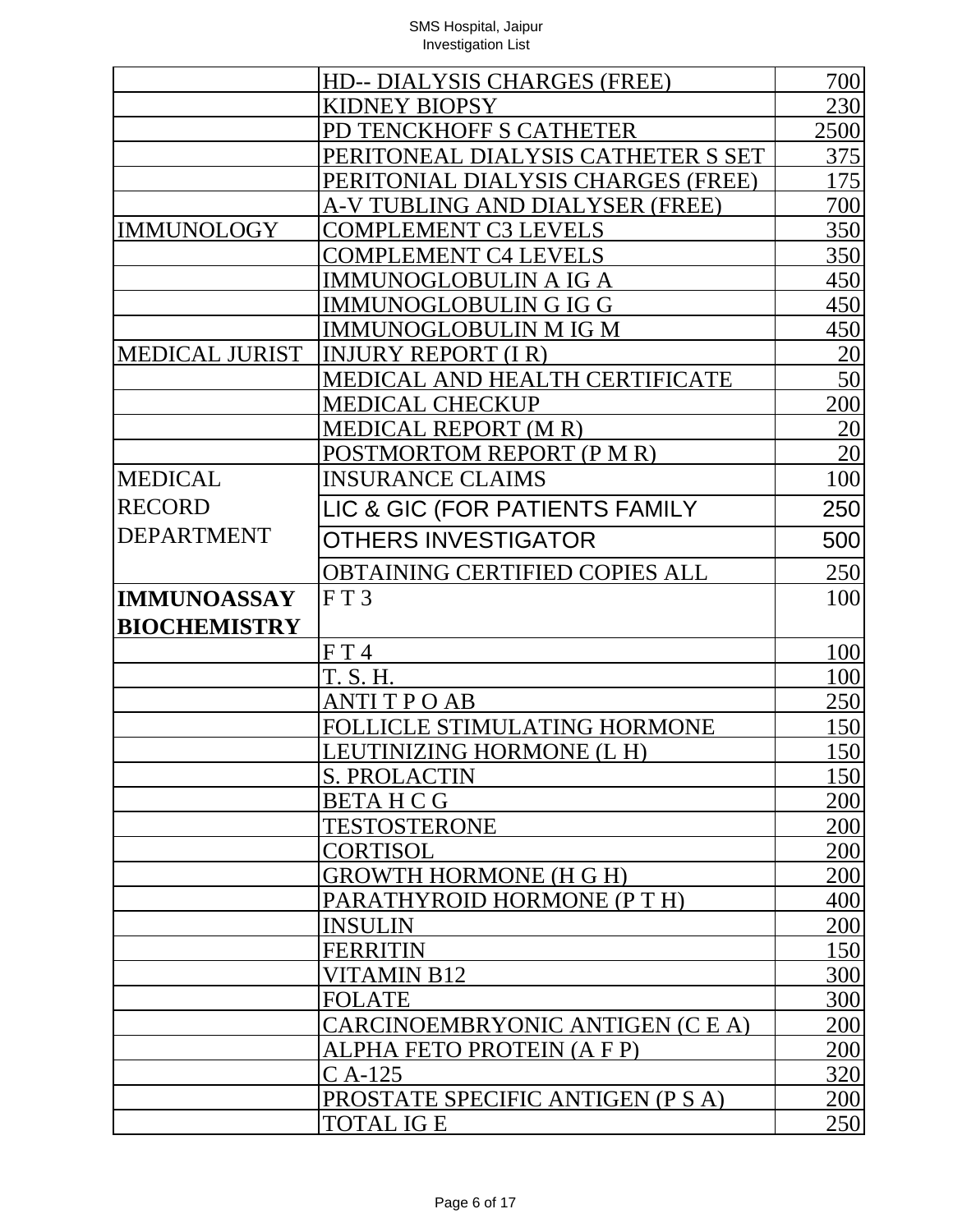|                     | Vitamin D3                             | 1000            |
|---------------------|----------------------------------------|-----------------|
| <b>MICROBIOLOGY</b> | ACID FAST BACILLI STAIN (UNDER         | $\overline{0}$  |
| <b>COLLEGE</b>      | RNTCP)                                 |                 |
|                     | ACID FAST BACILLI STAIN FOR M.         | <u>20</u>       |
|                     | ACID FAST BACILLI STAIN( FOR           | $\overline{20}$ |
|                     | <b>ACID FAST STAIN FOR</b>             | 20              |
|                     | ACID FAST STAIN FOR LSOPARE BELLI      | $\overline{20}$ |
|                     | AEROBIC BACTERIAL CULTURE AND          | 95              |
|                     | AEROBIC BACTERIAL CULTURE AND          | 70              |
|                     | AEROBIC BACTERIAL CULTURE AND          | 70              |
|                     | AEROBIC BACTERIAL CULTURE AND          | 70              |
|                     | <b>SENSITIVITY SPUTUM</b>              |                 |
|                     | AEROBIC BACTERIAL CULTURE AND          | 70              |
|                     | <b>SENSITIVITY STOOL</b>               |                 |
|                     | ALBERT/NEISSSERS STAINING              | 20              |
|                     | ANAEROBIC BACTERIAL CULTURE            | 115             |
|                     | ANTI MYCOBACTERIAL DRUG                | 60              |
|                     | ANTIBODY DETECTION CD4 CD3 FACS        | 500             |
|                     | <b>BACTEC 9120 WITH API AUTOMATED</b>  | 600             |
|                     | <b>IDENTIFICATION SYSTEM</b>           |                 |
|                     | <b>BACTEC-MGIT-960 TB CULTURE</b>      | 500             |
|                     | <b>BACTEC-TB DRUG SENSITIVITY</b>      | 1,900           |
|                     | CSF FOR C/S                            | 70              |
|                     | <b>ECHINOCOCUS DETECTION</b>           | 20              |
|                     | <b>FUNGUS CULTURE</b>                  | 120             |
|                     | <b>GIARDIA LAMBIA DETECTION</b>        | 20              |
|                     | <b>GRAMS STAINING</b>                  | $\overline{20}$ |
|                     | <b>HIV TESTING</b>                     | 10              |
|                     | <b>IMMUNOGLOBULIN A IG A</b>           | 450             |
|                     | <b>IMMUNOGLOBULIN E IGE</b>            | 450             |
|                     | <b>IMMUNOGLOBULIN G IG G</b>           | 450             |
|                     | IMMUNOGLOBULIN M IG M                  | 450             |
|                     | KOH MOUNT AND SMEAR                    | <u>20</u>       |
|                     | LEISHMANIA                             | 20              |
|                     | <b>MALARIAL PARASITE</b>               | $\overline{20}$ |
|                     | MICROFILARIA                           | 20              |
|                     | MYCOBACTERIAL CULTURE AND              | 100             |
|                     | <b>IDENTIFICATION OTHER THAN URINE</b> |                 |
|                     | MYCOBACTERIAL CULTURE AND              | 160             |
|                     | <b>IDENTIFICATION URINE</b>            |                 |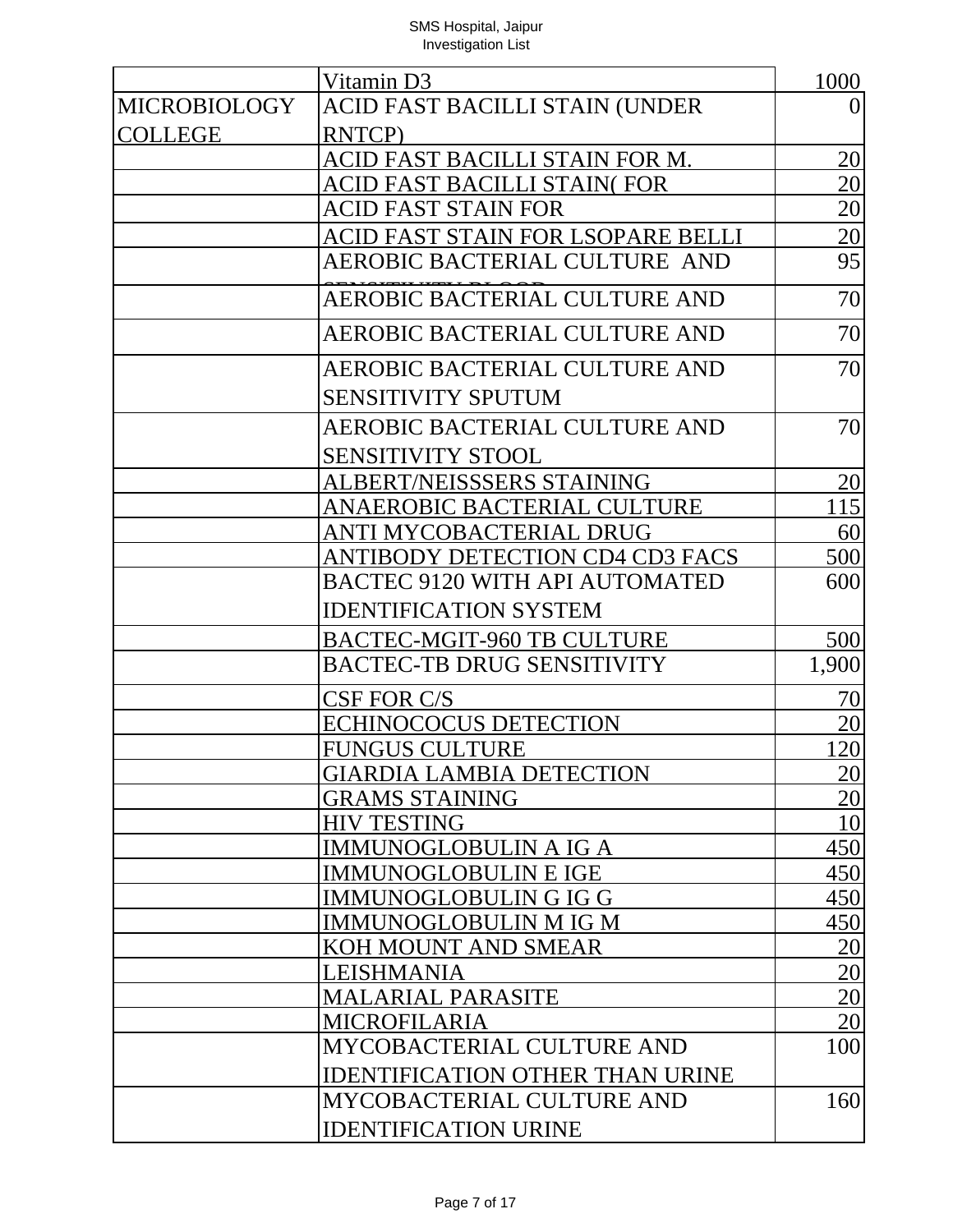|                     | <b>NEGATIVE STAINING FOR</b>                     | 20              |
|---------------------|--------------------------------------------------|-----------------|
|                     | PUS FOR C/S                                      | 70              |
|                     | <b>QUANTITATIVE ESTIMATION OF</b>                | 1,000           |
|                     | <b>CHLAMYDIYA TRACHOMATIS</b>                    |                 |
|                     | OUANTITATIVE ESTIMATION OF                       | 800             |
|                     | OUANTITATIVE ESTIMATION OF H B V                 | 2,000           |
|                     | <b>OUANTITATIVE ESTIMATION OF H C V</b>          | 2,500           |
|                     | QUANTITATIVE ESTIMATION OF H I                   | 2,200           |
|                     | <b>QUANTITATIVE ESTIMATION OF M T B</b>          | 1,000           |
|                     | <b>SEMAN FOR C/S</b>                             | 70              |
|                     | TRICHOMONAS VAGINALS DETECTION                   | $\overline{20}$ |
|                     | <b>TRYPANOSOMES</b>                              | $\overline{20}$ |
|                     | <b>URINE FOR C/S</b>                             | 70              |
|                     | Automated identification and sensitivity for     | 600             |
|                     | aerobic bacteria(Vitek-2)                        |                 |
|                     |                                                  |                 |
|                     | Automated identification and sensitivity yeast   | 600             |
|                     | <b>Hanging Drop for Stool</b>                    | <u> 20</u>      |
|                     | <b>Stool Microscopy for Intestinal Parasites</b> | 20              |
|                     | <b>MTBDR</b> plus for MDR TB                     | 1,500           |
|                     | <b>MTBDRSL for XDR TB Detection</b>              | 2,000           |
|                     | CM/AS (NTM/MTB) for Species Identification       | 2,000           |
|                     | <b>MTBC</b> (for Species identification of MTB   | 1,500           |
| <b>MICROBIOLOGY</b> | <b>XPERT EV Entrerovirus Meninggitis</b>         | 5,500           |
|                     | <b>XPERT C Difficle</b>                          | 3,500           |
|                     | <b>XPERT FII &amp; FV</b>                        | 4,000           |
|                     | <b>XPERT MIRSA</b>                               | 3,500           |
|                     | <b>XPERT BCR ABL Monitor Kit</b>                 | 7,500           |
|                     | XPERT VAN A /VAN B                               | 4,000           |
|                     | <b>XPERT CT/NG</b>                               | 3,000           |
|                     | <b>XPERT GBS</b>                                 | 4,000           |
|                     | <b>XPERT SA Nasal complete</b>                   | 4,000           |
|                     | <b>XPERT MIRSA/SA SSTI</b>                       | 4,500           |
|                     | <b>XPERT MIRSA/SA BC</b>                         | 4,500           |
|                     | <b>XPERT CARBA-R</b>                             | 4,500           |
|                     | <b>XPERT HPV</b>                                 | 3,500           |
|                     | <b>XPERT MTB Kit</b>                             | 1,800           |
|                     | <b>XPERT FLU</b>                                 | 4,000           |
|                     | <b>XPERT HCV</b>                                 | 3,500           |
|                     | <b>XPERT HIV VL</b>                              | 3,500           |
|                     | <b>XPERT HIV Qual</b>                            | 3,500           |
|                     | <b>XPERT Norovirus</b>                           | 4,000           |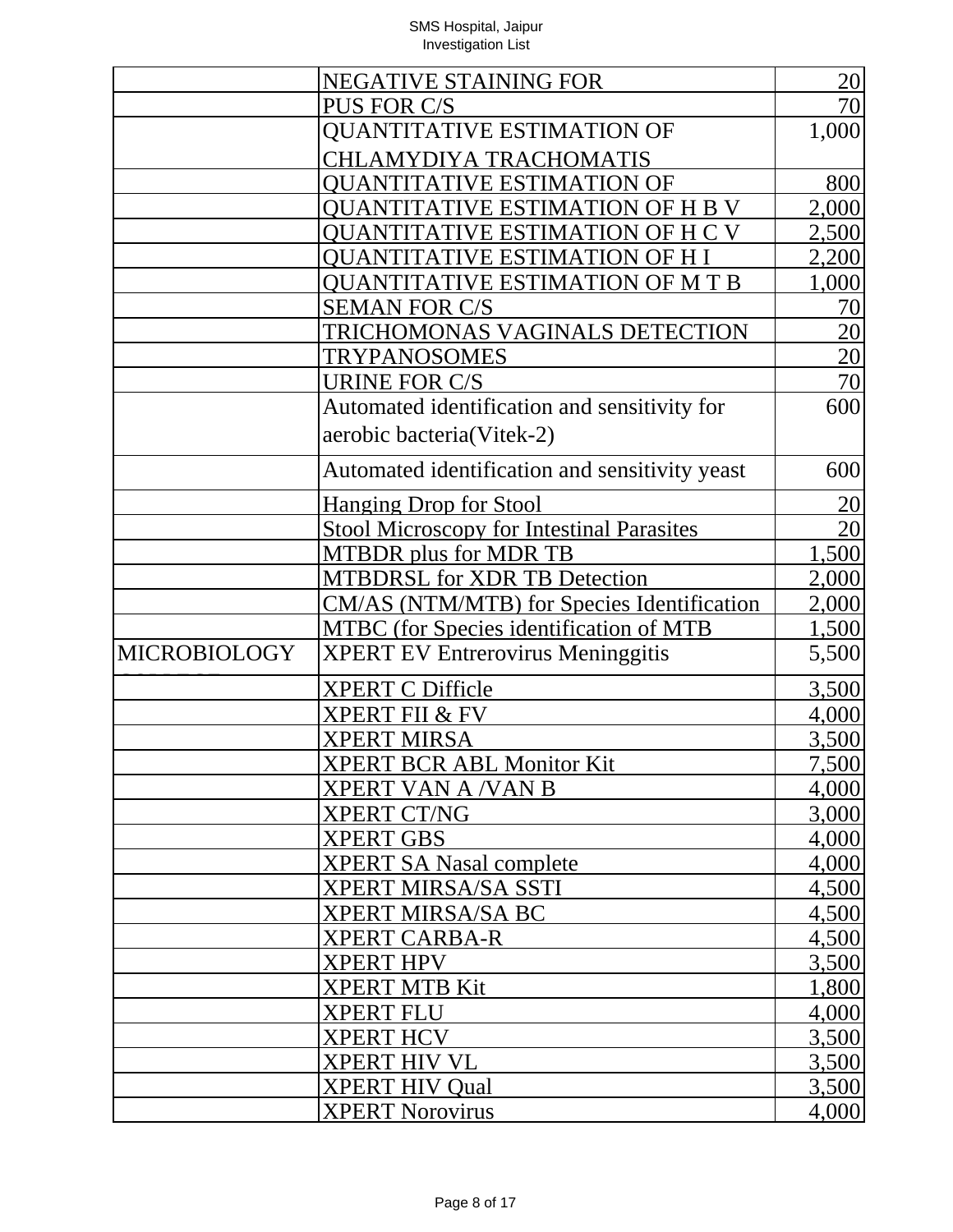|                  | <b>XPERT EBCLA</b>                    | 8,000           |
|------------------|---------------------------------------|-----------------|
|                  | <b>HBV QUANTITIATIVE</b>              | 2,500           |
|                  | <b>HCV QUANTITIATIVE</b>              | 2,500           |
|                  | <b>HIV QUANTITIATIVE</b>              | 2,200           |
|                  | <b>EBV QUANTITIATIVE</b>              | 2,500           |
|                  | VZV OUANTITIATIVE                     | 2,500           |
|                  | <b>HSV QUANTITIATIVE</b>              | 2,500           |
|                  | <b>MALARIA</b>                        | 2,500           |
|                  | <b>TB CARE</b>                        | 1,000           |
|                  | C TRACHOMATIC                         | 1,000           |
|                  | <b>HPV</b>                            | 800             |
|                  | <b>HDV</b>                            | 2,500           |
|                  | <b>CMV QUANTITIATIVE</b>              | 2,500           |
|                  | PARVO VIRUS                           | 2,500           |
|                  | <b>SARS VIRUS</b>                     | 2,500           |
|                  | <b>BK VIRUS</b>                       | 2,500           |
|                  | <b>GI PANEL</b>                       | 11,000          |
|                  | <b>RESPIRATORY PANEL</b>              | 11,000          |
|                  | <b>SEPSIS PANEL</b>                   | 11,000          |
|                  | <b>ENCEPHALITIS PANEL</b>             | 11,000          |
|                  | MYCOBACTERIOL ANTI MYCOBACTERIAL DRUG | 60              |
| OGY              | MYCOBACTEROAL CULTURE AND             | 160             |
| <b>MYCOLOGY</b>  | ACID FAST BACILLI STAIN(FOR           | $\overline{20}$ |
|                  | <b>FUNGUS CULTURE</b>                 | 20              |
|                  | KOH MOUNT AND SMEAR                   | $\overline{20}$ |
|                  | NEGATIVE STAINING FOR                 | 20              |
| NEPHROLOGY       | 24 HOURS SESSION ON CRRT              | 20000           |
|                  | MORE SESSIONS OF CRRT                 | 12000           |
|                  | Renal Biopsy (per procedure)          | 2000            |
| NEURO SURGERY    | <b>ENDOSCOPEASISTED MICRO-</b>        | 1,000           |
|                  | <b>FULL PACKAGE</b>                   | 3,500           |
|                  | NEURO ENDOSCOPIC-3RD                  | 2,000           |
|                  | VENTRICULOSTOMY                       |                 |
|                  | <b>SUGITA ANEURYSM CLIP</b>           | 7,500           |
|                  | USE OF C-ARM IMAGE INTENSIFIER IN     | 200             |
|                  |                                       |                 |
|                  | <b>OT</b>                             |                 |
|                  | USE OF C-ARM IMAGE INTENSIFIER        | 800             |
| <b>NEUROLOGY</b> | <b>AMBULATORY EEG</b>                 | 1000            |
|                  | E E G                                 | <u>250</u>      |
|                  | <b>EMG</b>                            | 600             |
|                  | EVOKED RESPONSE (SINGLE)              | 230             |
|                  | EVOKED RESPONSE (MULTIPLE ALL)        | 400             |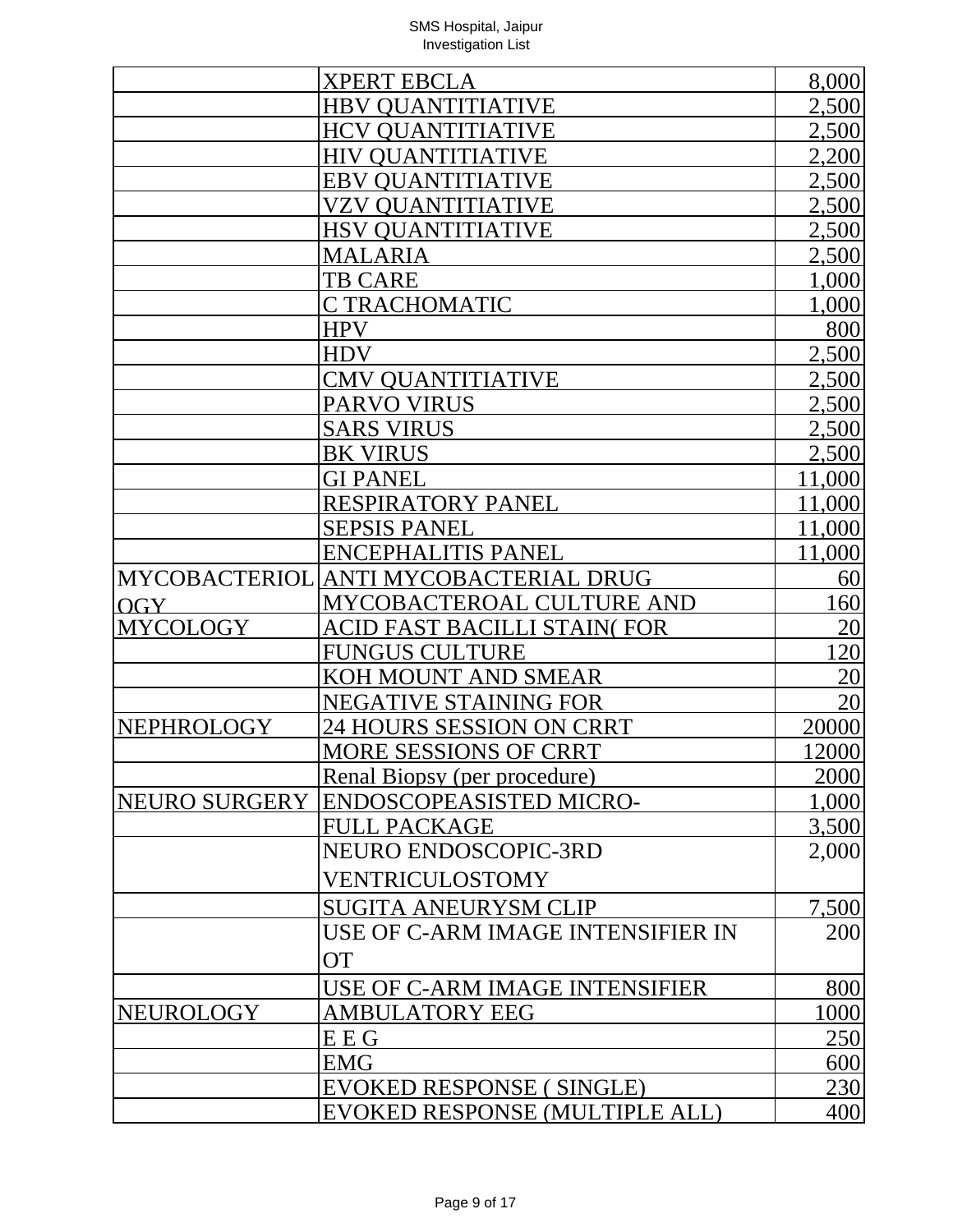|                  | <b>NCV</b>                             | 400             |
|------------------|----------------------------------------|-----------------|
|                  | POLYSOMNOGRAPHY AND SLEEP              | 800             |
|                  | REPITITIVE STIMULATION                 | 230             |
|                  | VIDEO E E G                            | 600             |
|                  | <b>VEP</b>                             | 300             |
|                  | BAER                                   | 300             |
|                  | NCV/EMG                                | 1000            |
|                  | <b>VEP/BAER</b>                        | 600             |
|                  | 24 E E G AUDIOMETRY                    | 1000            |
| PARASITOLOGY     | ANTI ECHINOCOCCAL IGG ANTIBODY         | 475             |
|                  | ANTI LEISHMANIAL ANTIBODY              | 350             |
|                  | <b>ACID FAST STAIN FOR</b>             | 20              |
|                  | ACID FAST STAIN FOR LSOPARE BELLI      | 20              |
|                  | <b>ECHINOCOCUS DETECTION</b>           | 20              |
|                  | <b>GIARDIA LAMBIA DETECTION</b>        | $\overline{20}$ |
|                  | LEISHMANIA                             | 20              |
|                  | <b>MALARIAL PARASITE</b>               | 20              |
|                  | <b>MICROFILARIA</b>                    | $\overline{20}$ |
|                  | <b>TRICHOMONAS VAGINALS DETECTION</b>  | 20              |
|                  | <b>TRYPANOSOMES</b>                    | 20              |
| <b>PATHOLOGY</b> | <b>HAEMOGLOBIN</b>                     | 30              |
|                  | TOTAL LEUCOCYTE COUNT                  | 15              |
|                  | DIFF. LEUCOCYTE COUNT                  | 15              |
|                  | TOTAL EOSINOPHIL COUNT(T E C)          | 15              |
|                  | TOTAL RED BLOOD CELLS                  | 15              |
|                  | ERYTHROCYTE SEDIMENTATION RATE         | 10              |
|                  | PERIPHERAL BLOOD FILM                  | 20              |
|                  | <b>MALARIA PARASITE BY BLOOD SMEAR</b> | 20              |
|                  | MALARIA CARD TEST                      | 150             |
|                  | MPBYQBC                                | 50              |
|                  | PLATELET COUNTS                        | 15              |
|                  | RETICULOCYTE COUNT AND PROFILE         | 100             |
|                  | <b>BLEEDING TIME</b>                   | 10              |
|                  | <b>CLOTTING TIME</b>                   | 10              |
|                  | PACK CELL VOLUME                       | 15              |
|                  | <b>COMPLETE BLOOD COUNT</b>            | 90              |
|                  | URINE EXAMINATION COMPLETE             | 15              |
|                  | <b>MICRO ALBUMINURIA</b>               | 150             |
|                  | <b>SEMEN EXAMINATION</b>               | <u> 15</u>      |
|                  | <b>C.S.F CELL COUNT</b>                | 15              |
|                  | ASCITIC FLUID CELL COUNT               | 15              |
|                  | PLEURAL FLUID CELL COUNT               | 15              |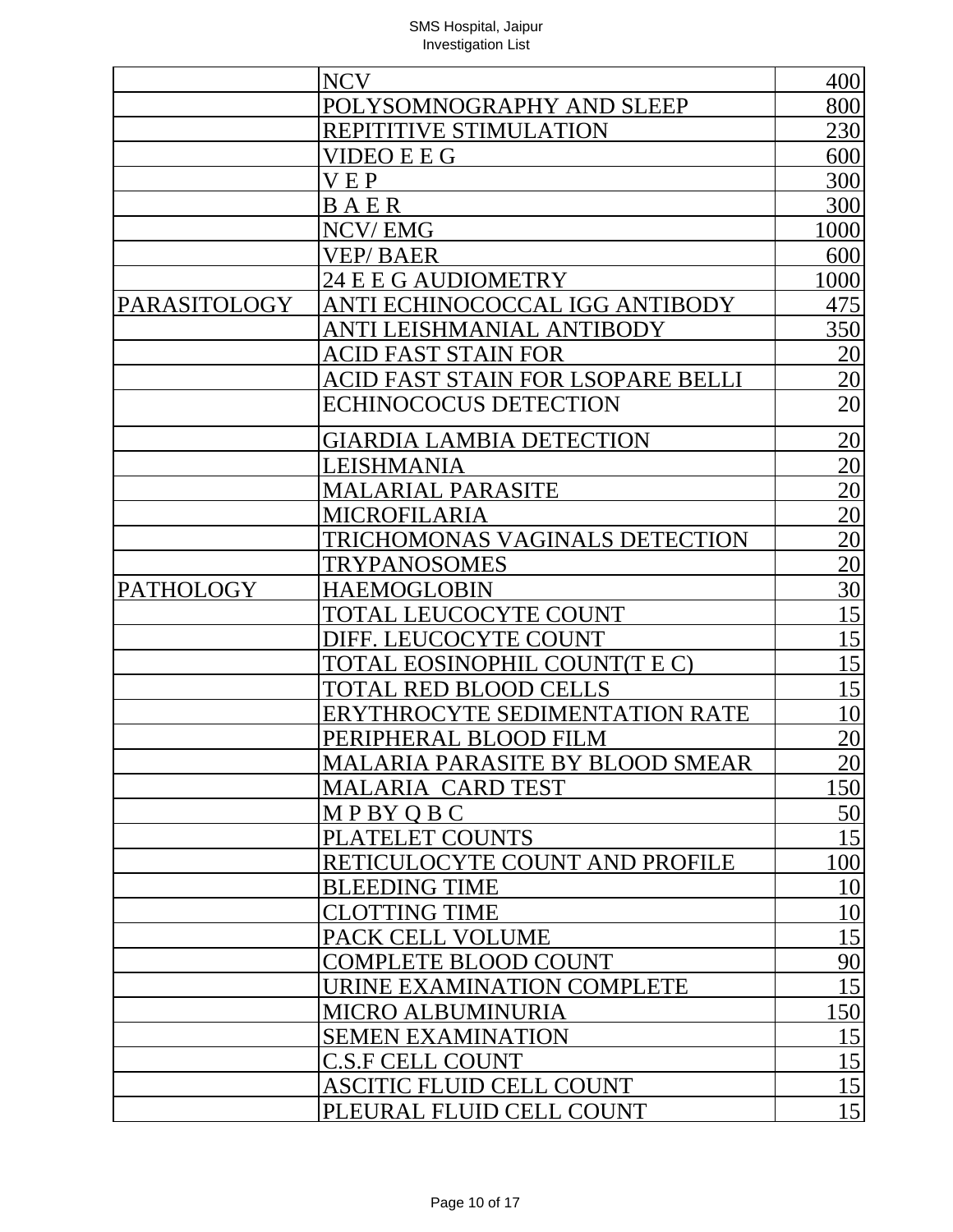|                  | <b>GASTRIC ASPIRATE</b>               | 15              |
|------------------|---------------------------------------|-----------------|
|                  | PERICARDIAL FLUID CELL COUNT          | 15              |
|                  | <b>ANY OTHER FLUID</b>                | 15              |
|                  | P.T.T.K                               | 60              |
|                  | PROTHROMBIN TIME INR                  | 30              |
|                  | FDPTEST                               | 300             |
|                  | <b>D-DIMER TEST</b>                   | 250             |
|                  | <b>COOMBS TEST - DIRECT</b>           | 25              |
|                  | <b>COOMBS TEST - INDIRECT</b>         | 25              |
| <b>PATHOLOGY</b> | A F B FOR MALIGNANT CELL              | 60              |
|                  | ASCITIC FLUID FOR MALIGNANT CELL      | 60              |
|                  | <b>BIOPSY</b>                         | 150             |
|                  | <b>BONE MARROW ASPIRATION AND PBF</b> | 60              |
|                  | <b>BRONCHIAL WASH</b>                 | 60              |
|                  | C B C                                 | 90              |
|                  | <b>CRT</b>                            | 15              |
|                  | <b>CSS FOR MALIGNANT CELL</b>         | 60              |
|                  | <b>FNAC-PATHOLOGY</b>                 | 60              |
|                  | <b>FETAL HB</b>                       | 30              |
|                  | <b>FLUID FOR CYTOLOGY</b>             | 60              |
|                  | $G-6-PD$                              | 25              |
|                  | HPLC                                  | 500             |
|                  | <b>HB ELECTROPHORIESIS</b>            | 90              |
|                  | <b>LE CELL</b>                        | 30              |
|                  | <b>OSMOTIC FRAGLITY</b>               | 30              |
|                  | <b>PAP SMEAR</b>                      | 60              |
|                  | <b>PBF</b>                            | $\overline{20}$ |
|                  | PERITONEAL FLUID FOR C P E            | 60              |
|                  | PUS FOR MALIGNANT CELL                | 60              |
|                  | RETICULOCYTE COUNT                    | 15              |
|                  | <b>SICKLING TEST</b>                  | 30              |
|                  | SPUTUM FOR MALIGNANT CELL             | 60              |
|                  | URIN FOR MALIGNANT CELL               | 60              |
|                  | <b>URINE FOR CYTOLOGY</b>             | 60              |
|                  | <b>Renal Biopsy LM</b>                | <b>150</b>      |
|                  | Renal Biopsy $LM + IF$                | 650             |
| Advance          | <b>Factor VIII</b>                    | 800             |
| <b>HLA Lab</b>   | Factor IX                             | 800             |
|                  | FDP (Quantitative)                    | 1000            |
|                  | D.Dimer (Quantitative)                | 1000            |
|                  | <b>Thrombin Time</b>                  | 200             |
|                  | <b>APTT</b>                           | 60              |
|                  | Protein C                             | 1500            |
|                  |                                       |                 |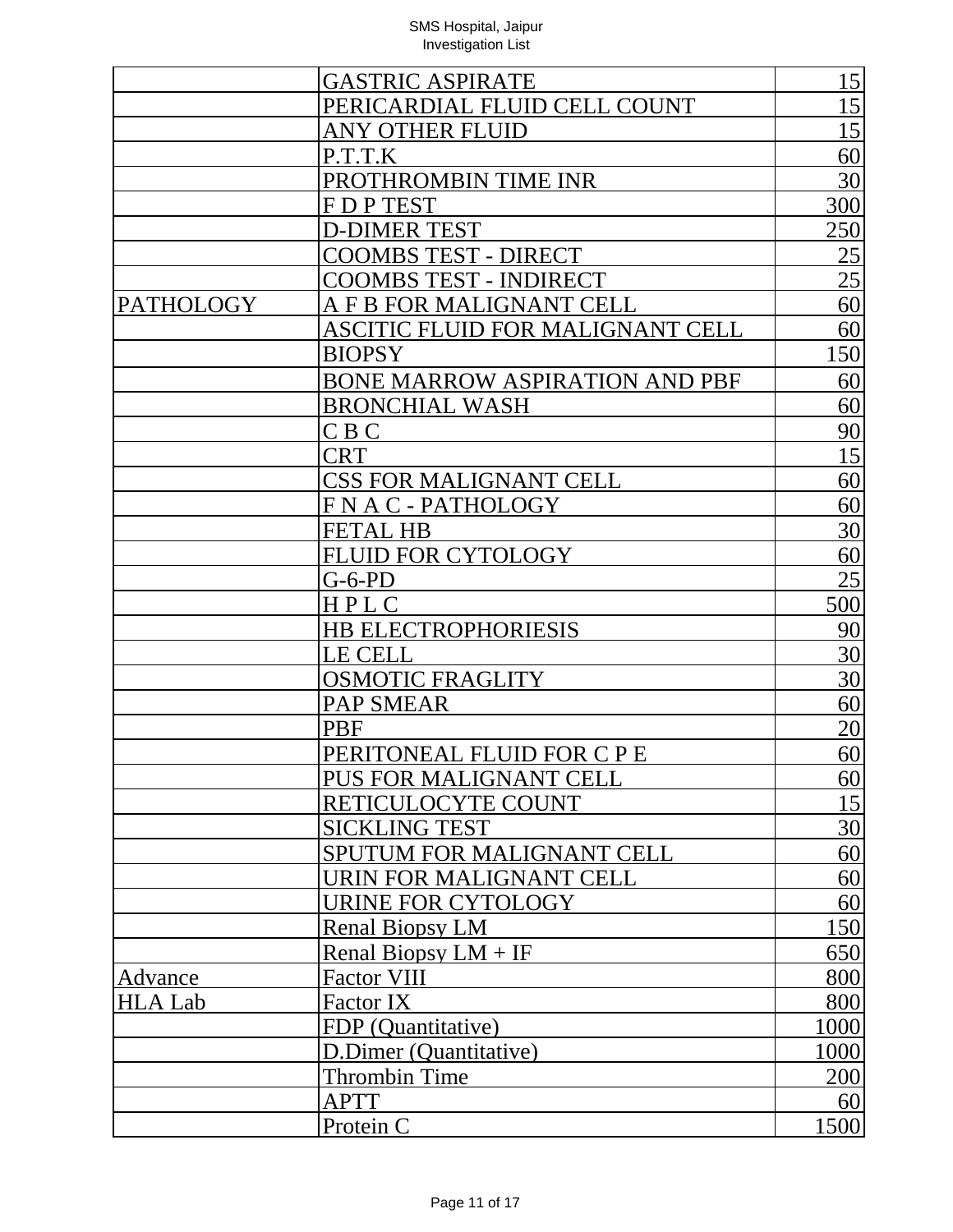|                     | Protein S                                     | 1500            |
|---------------------|-----------------------------------------------|-----------------|
|                     | <b>Lupus Anticoagulant Profile</b>            | 1000            |
|                     | V W F (Von Willi Brand Factor)                | 4200            |
|                     | Reticulocyte Count & Profile                  | 100             |
|                     | Flowcytometry regular for acute Leukemia      | 4850            |
|                     | Flowcytometry other marker (per marker)       | 400             |
|                     | Flowcytometry for Sepsis other marker [400x4] | 1600            |
|                     | MPO & PAS                                     | 40              |
|                     | <b>LAP SCORE</b>                              | 50              |
|                     | $HLA B-27$                                    | 1000            |
|                     | HLA Typing for Celiac Disease (DQ2 & DQ8)     | 2000            |
|                     | ABC & DR D/Q (Molecular / Serology)           | 4000            |
|                     | Cross Matching (HLA)                          | 1500            |
|                     | ABC & DR D/Q Cross match (single)             | 4900            |
|                     | ABC & DR D/Q Cross match (patient with        | 8900            |
|                     | S. Fibrinogen                                 | 350             |
|                     | <b>Iron Staining in bone marrow</b>           | 100             |
|                     | Automated body fluid count                    | 150             |
|                     | <b>HPLC</b>                                   | 500             |
|                     | HLA TYPING FOR COD 2127                       | 4950            |
|                     | IPF (immature platelet fraction)              | 200             |
|                     | PULMONARY LAB MISC. TEST (LIKE MOULDS. FUNGI. | 150             |
|                     | <b>BODY TEST(RAW ITGV)</b>                    | 120             |
|                     | <b>BRONCHOSCOPY</b>                           | 700             |
|                     | DIFFUSION TEST (SINGLE BREATH)                | 500             |
|                     | LUNG VOLUME AND SUB DIVISION                  | 120             |
|                     | <b>MOMBRANA DIFFUNION</b>                     | 120             |
|                     | PFTPRE AND POST                               | 300             |
|                     | PFT                                           | 100             |
|                     | <b>SKIN PRICK TEST</b>                        | 500             |
|                     | <b>SPIROMETRY TEST</b>                        | <b>200</b>      |
|                     | <b>COMMON DRUG ALLERGYTEST</b>                | 250             |
|                     | DRUG ALLERGY C DIALATION                      |                 |
|                     |                                               | 500             |
|                     | <b>VENTILLATION STUDIES</b>                   | 120             |
|                     | FeNo (Exhaled Nitric Oxide)                   | 500             |
|                     | PLYSOMNORAPHY                                 | 1,500           |
| <b>RRC</b>          | THERAPHY                                      | <u>10</u>       |
|                     | R R C CUBICAL (PAYING WARD)                   | 50              |
|                     | <b>Lower CPM</b>                              | $\frac{20}{20}$ |
|                     | <b>Upper Limb CPM</b>                         |                 |
| R V T Lab           | <b>ANTIBODY DETECTION CD4 CD3 FACS</b>        | 500             |
|                     | <b>HIV TESTING</b>                            | 10              |
| <b>RADIO ISOTOP</b> | <b>BONE SCANNING</b>                          | 575             |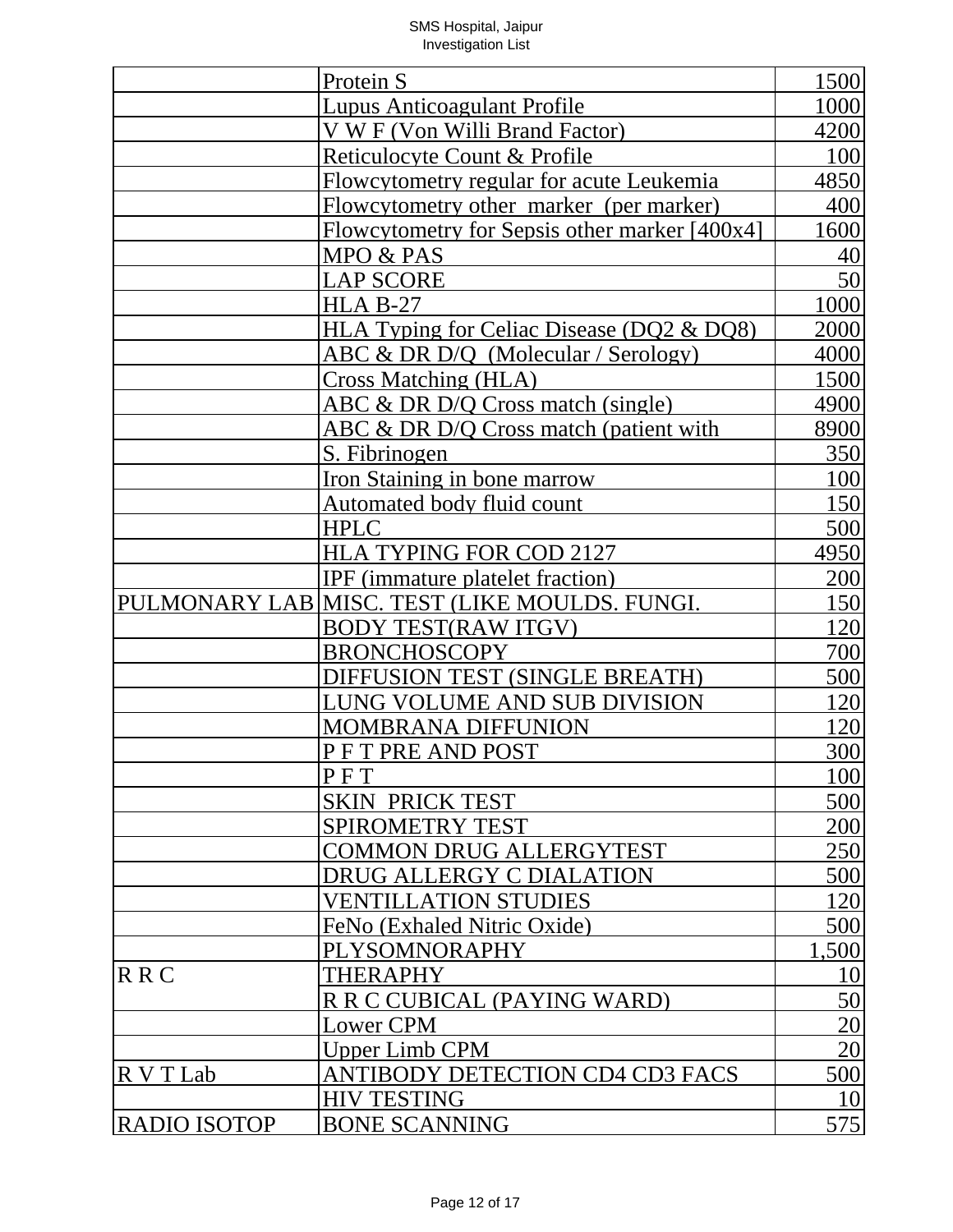|                  | <b>BRAIN SCANNING</b>                       | 350             |
|------------------|---------------------------------------------|-----------------|
|                  | <b>G.B.SCANNING</b>                         | 400             |
|                  | HGH                                         | 230             |
|                  | <b>INSULIN ESTIMATION</b>                   | 230             |
|                  | <b>ISTOP RENOGRAM</b>                       | 350             |
|                  | <b>LIVER SCANNING</b>                       | 350             |
|                  | <b>RENAL SCANNING</b>                       | 350             |
|                  | <b>STRESS MUGA</b>                          | 575             |
|                  | <b>THROID SCANNING</b>                      | 300             |
|                  | RADIODIAGNOSIS VIRTUAL ENDOSCOPY ANGIOSCOPY | 400             |
|                  | <b>BASE OF SKULL/ORBIT/PNS/SELLA/PARA/</b>  | 500             |
|                  | <u>VIRTUAL ENDOSCOPY COLON</u>              | 800             |
|                  | <b>DENTA SCAN</b>                           | 900             |
|                  |                                             |                 |
|                  | DXA EXPLORER BODY FAT ESTIMATION            | 400             |
|                  | DXA EXPLORER SINGLE SITE                    | 400             |
|                  | DXA EXPLORER THREE SITE                     | 800             |
|                  | DXA EXPLORER TWO SITE                       | 600             |
|                  | DXA EXPLORER WHOLE BODY                     | 1,000           |
|                  | VIRTUAL ENDOSCOPY BRONCHUS                  | 700             |
|                  | VIRTUAL ENDOSCOPY OESOPHAGUS                | 200             |
|                  | RADIOTHERAPY PLANNING                       | 700             |
|                  | VIRTUAL ENDOSCOPY SMALL BOWEL               | 700             |
|                  | <u>CT Guided biopsy with device</u>         | 2,500           |
|                  | <u><b>USG Guided biopsy with device</b></u> | 2,000           |
| <b>RENAL LAB</b> | 24 HR. URINE PROTEIN                        | 25              |
|                  | <b>BLOOD GAS ANALYSIS(ABG)</b>              | 230             |
|                  | BLOOD GLUCOSE FASTING                       | $\overline{20}$ |
|                  | <b>BLOOD GLUCOSE PP</b>                     | $\overline{20}$ |
|                  | <b>BLOOD UREA</b>                           | $\overline{25}$ |
|                  | DIFFERENTIAL LEUCOCYTE COUNT                | 15              |
|                  | ERYTHROCYTE SEDIMENTATION RATE              | 10              |
|                  | <b>HAEMOGLOBIN</b>                          | 10              |
|                  | PACK CELL VOLUME                            | 15              |
|                  | <b>SERUM CHOLESTEROL</b>                    | $\overline{25}$ |
|                  | <b>SERUM CREATININE</b>                     |                 |
|                  | <b>SERUM ELECTROLYTES</b>                   | $\frac{25}{70}$ |
|                  | TOTAL LEUCOCYTE COUNT                       | 15              |
|                  | URINE EXAMINATION COMPLETE                  | 15              |
| <b>ROOM RENT</b> | A C COTTAGE                                 | 1600            |
|                  | <b>COTTAGE</b>                              | 800             |
|                  | <b>NEW CUBICAL</b>                          | 300             |
|                  | <b>SUPER DELUXE</b>                         | 1400            |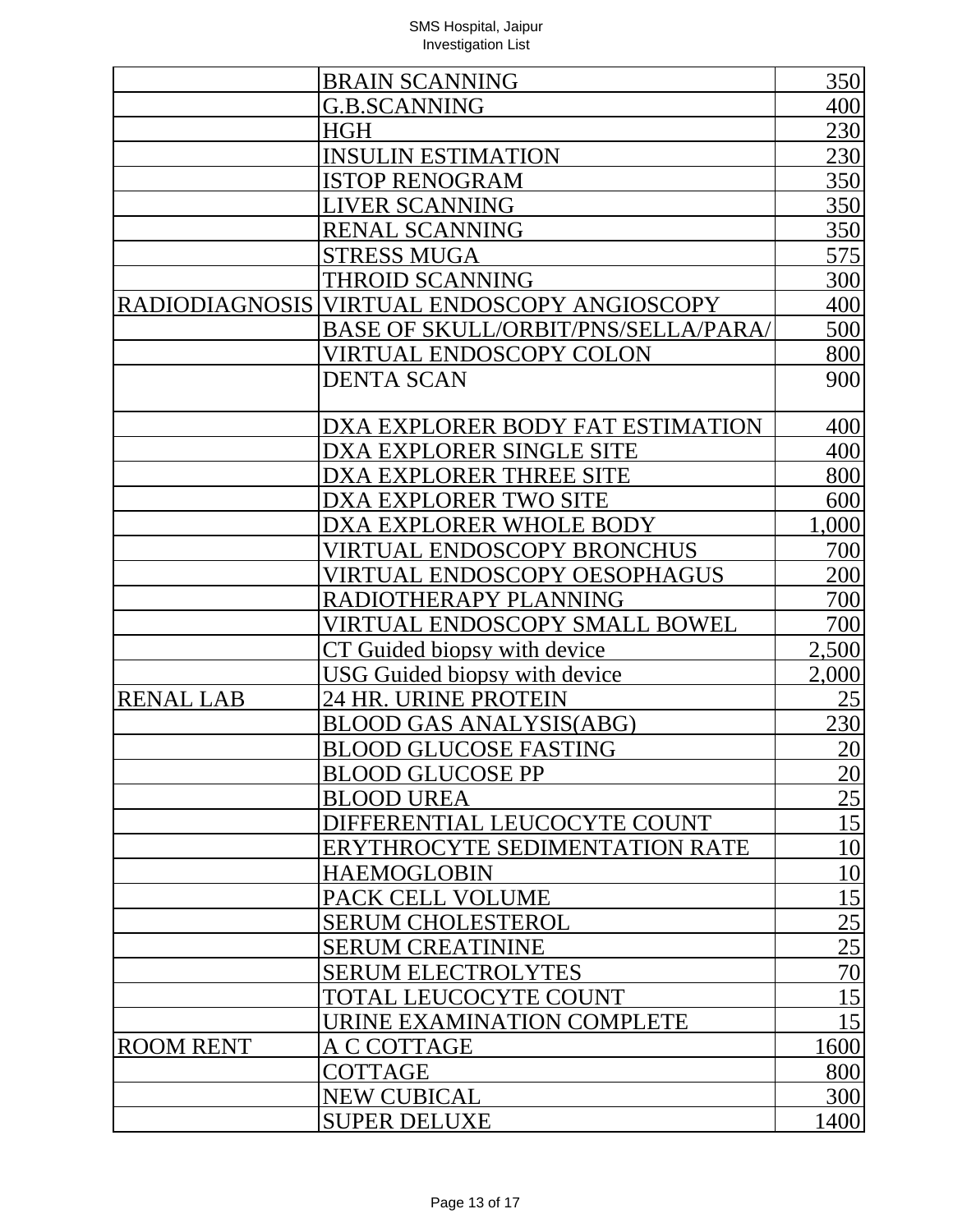|                     | <b>ICU Bed Charge</b>               | 200             |
|---------------------|-------------------------------------|-----------------|
| <b>CLINICAL</b>     | H BS AG                             | 60              |
| <b>MICROBIOLOGY</b> |                                     |                 |
|                     | <b>H BS ANTIBODY</b>                | 350             |
|                     | ANTI H BC IG M                      | 350             |
|                     | <b>H BE ANTIGEN</b>                 | 350             |
|                     | ANTI H BE                           | 350             |
|                     | ANTI H A V IG M                     | 350             |
|                     | ANTI H C V                          | 350             |
|                     | <b>HEV IGM</b>                      | 350             |
|                     | <b>STOOL EXAMINATION</b>            | 15              |
|                     | WIDAL                               | $\overline{30}$ |
|                     | <b>BRUCELLA TEST(BRUCELLOSIS)</b>   | 75              |
|                     | V.D.R.L. TEST (QUALITATIVE)         | $\overline{20}$ |
|                     | V.D.R.L. TEST (QUANTITATIVE)        | $\overline{30}$ |
|                     | ANTI STREPTOLYSIN O TITIRE(A S L O) | $\overline{70}$ |
|                     | ANTI STREPTOLYSIN O TITIRE (FOR     | 35              |
|                     | C REACTIVE PROTEIN (CRP)            | 35              |
|                     | RHEUMATOID FACTOR(RF)               | $\overline{35}$ |
|                     | PREGNANCY TEST-URINE                | 35              |
|                     | PREGNANCY TEST-URINE                | 25              |
|                     | DENGUE TEST IG M AND IG G           | 475             |
|                     | <b>TB IGM ANTIBODIES</b>            | 200             |
|                     | <b>TB IGG ANTIBODIES</b>            | 200             |
|                     | <b>TB IGA ANTIBODIES</b>            | 200             |
|                     | <b>COMPLETE TORCH PROFILE</b>       | 1,400           |
|                     | TOXOPLASMA IGM ANTIBODY             | 175             |
|                     | RUBELLA IGM ANTIBODY                | 175             |
|                     | CYTOMEGALO VIRUS IGM ANTIBODY       | 75              |
|                     | HERPES SIMPLEX VIRUS IGM ANTIBODY   | 175             |
|                     | <b>TOXOPLASMA IGG ANTIBODY</b>      | 175             |
|                     | RUBELLA IGG ANTIBODY                | 175             |
|                     | CYTOMEGALO VIRUS IGG ANTIBODY       | 175             |
|                     | HERPES SIMPLEX VIRUS IGG ANTIBODY   | 175             |
|                     | ANTI NUCLEAR ANTIBODY               | 300             |
|                     | HELICOBACTER PYLORI IGM ANTIBODY    | 300             |
|                     | HELICOBACTER PYLORI IGG ANTIBODY    | 300             |
|                     | TgG Scrub Typhus                    | 700             |
|                     | TgM Scrub Typhus                    | 700             |
|                     | Anti Echinococcal IgG antibody      | 475             |
|                     | Anti Leishmanial Antibody           | 350             |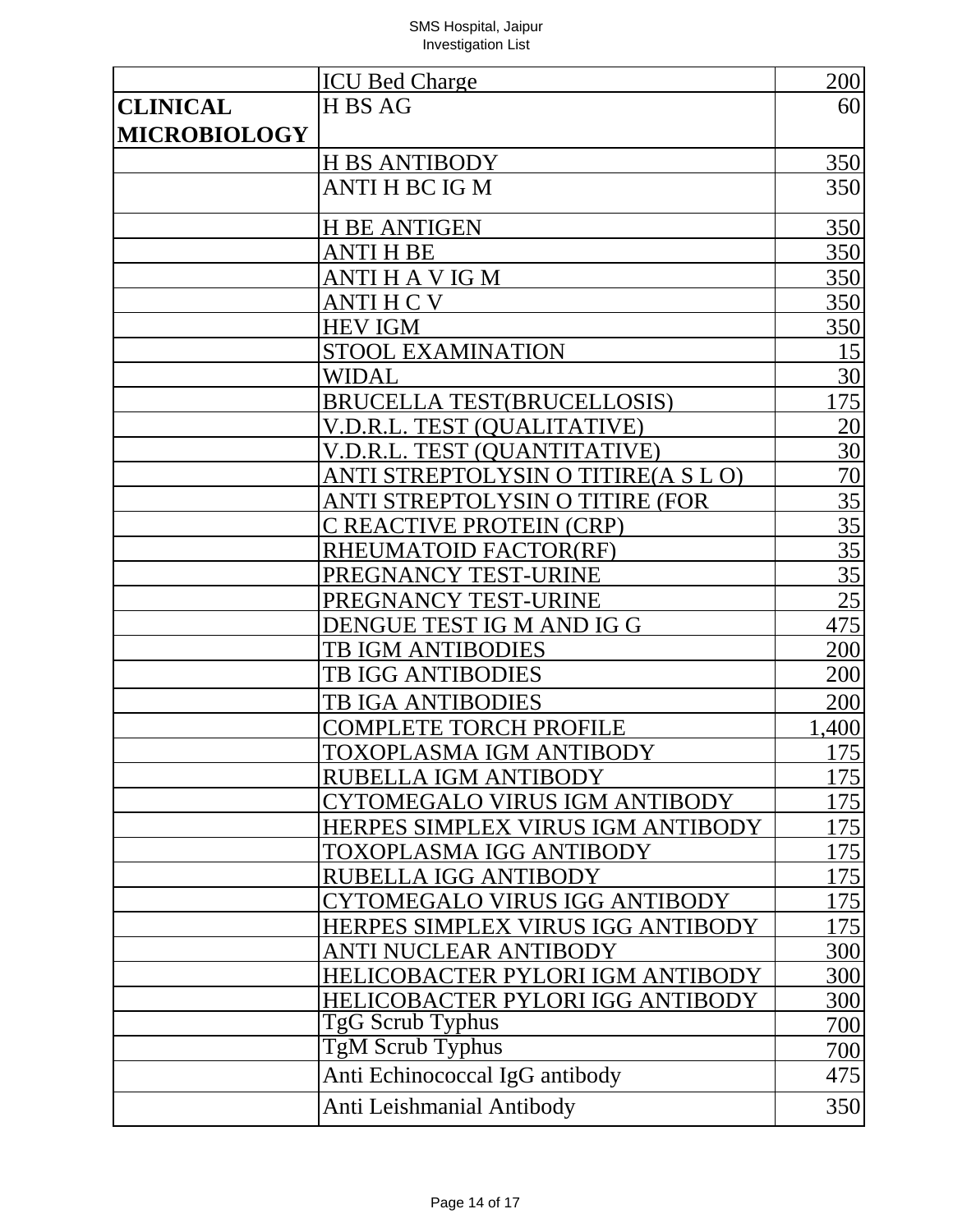|                      | ANTI D S DNA                        | 300   |
|----------------------|-------------------------------------|-------|
|                      | <b>CHLAMYDIA TRANCHOMATIS</b>       | 400   |
|                      | <b>CHLAMYDIA TRANCHOMAFTIS</b>      | 400   |
|                      | <b>CHLAMYDIA TRANCHOMATIS</b>       | 400   |
|                      | CHIKUNGUNYA IGM ANTIBODY            | 250   |
|                      | <b>ANTI HDVIGM</b>                  | 350   |
|                      | PAUL BUNNEL TEST                    | 30    |
|                      | EBV IgM (elisa method)              | 200   |
|                      | EBV IgG (ELISA METHOD)              | 200   |
|                      | Serum PCT by Chemi e411 cobas       | 900   |
| <b>SPECIAL</b>       | <b>BARIUM ENEMA</b>                 | 500   |
| <b>INVESTIGATION</b> |                                     |       |
|                      | <b>BARIUM MEAL FALLOW THOUGH</b>    | 900   |
|                      | <b>BARIUM MEAL</b>                  | 500   |
|                      | <b>BARIUM SWALLOW</b>               | 250   |
|                      | <b>BRONCHOGRAM</b>                  | 900   |
|                      | <b>CAROTID ANGIOGRAM</b>            | 600   |
|                      | CYSTOGRAM CYSTOURETHROGRAM          | 450   |
|                      | ERCP UNDER II TV WITH FILM          | 250   |
|                      | FOUR VESAL ANGIOGRAM                | 600   |
|                      | <u>H.S.G.</u>                       | 400   |
|                      | I.V.C.                              | 250   |
|                      | I.V.P.                              | 500   |
|                      | <b>LYMPHENGOGRAM</b>                | 500   |
|                      | <b>MEMOGRAPHY (FOR BOTH BREAST)</b> | 400   |
|                      | MEMOGRAPHY(FOR ONE BREAST)          | 200   |
|                      | <b>MYELOGRAM</b>                    | 450   |
|                      | O.C.G.                              | 175   |
|                      | <b>ORTHO O.T. IITV</b>              | 1000  |
|                      | SINOGRAM NEPHROSTOGRAM              | 300   |
|                      | T.TUBE CHOLONGOGRAPHY               | 300   |
|                      | VINOGRAM                            | 600   |
|                      | P.T.C.                              | 400   |
|                      | <b>HAR Monic Scalpel</b>            | 1000  |
|                      | $C-Arm$                             | 500   |
|                      | HTV - per case                      | 1000  |
| <b>SURGERY LAB</b>   | ADVANCE LAPAROSCOPIC TEST           | 3,000 |
|                      | LAPROSCOPIC ROUTINE TEST            | 1,500 |
|                      | DIAGNOSTIC LAPAROSCOPIC             | 500   |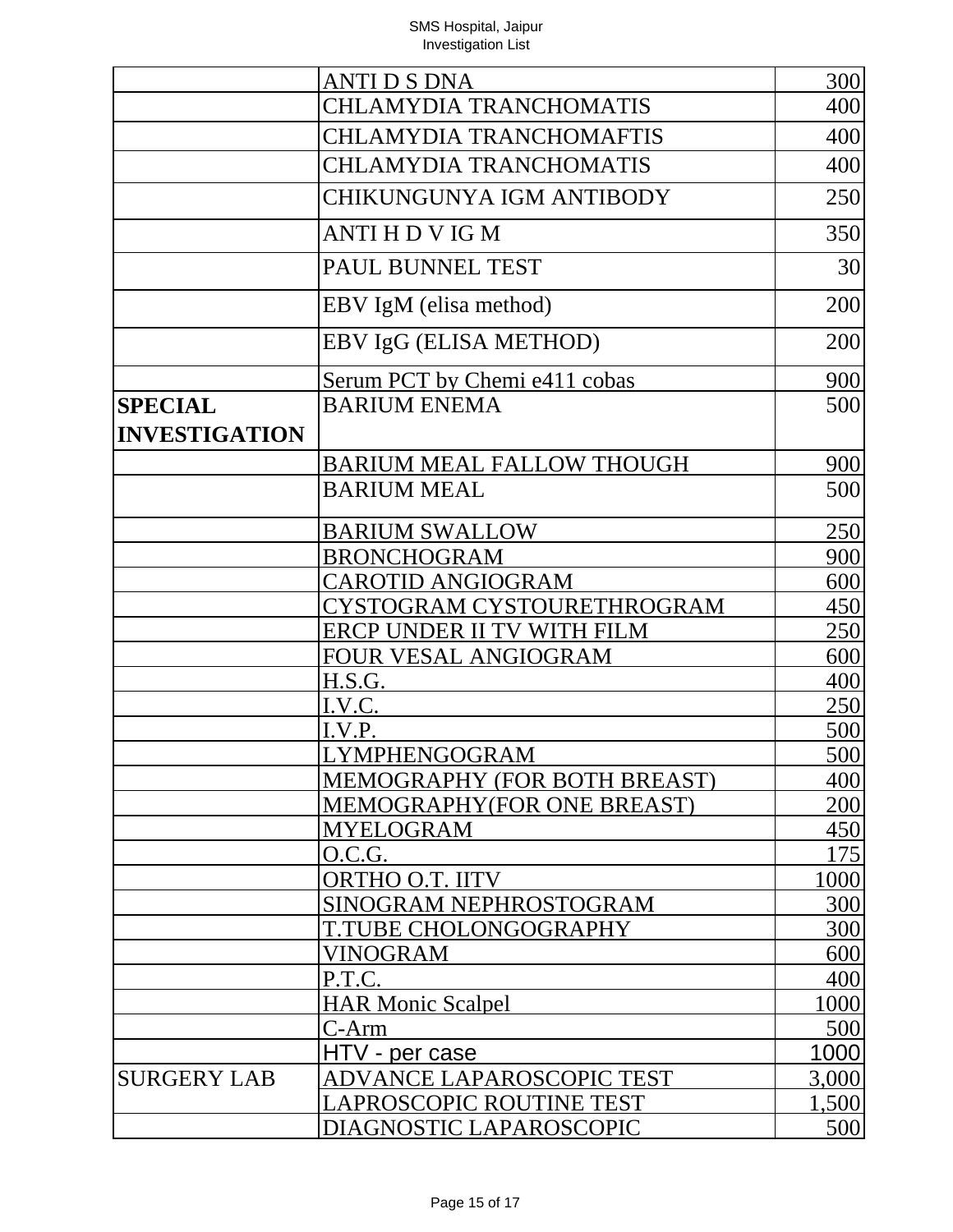|                                | Radio Frequency Ablation Venus Therapy | 10,000     |
|--------------------------------|----------------------------------------|------------|
| <b>ULTRASONOGRA</b>            | <b>COLOUR DOPPLER</b>                  | 600        |
|                                | INTRACAVITARY(T.VIGINAL OR T.          | 250        |
|                                | SONOGRAPHY WITHOUT FILM                | 100        |
|                                | SONOGRPHY WITH FILM                    | 200        |
|                                | U.S GUIDED PROCEDURE (FNAC             | 200        |
|                                | USG BIO PHYSICAL PROFILE               | 250        |
|                                | <b>USG FOLLICULAR STUDY</b>            | 350        |
|                                | USG SMALL PARTS (EYE. THYRID. AND      | 150        |
| <b>UROLOGY</b>                 | CMG AND EMG                            | 400        |
|                                | <b>CYSTOMETEROGRAM S URETHROL</b>      | 100        |
|                                | <b>CYSTOMETERY</b>                     | 100        |
|                                | CYSTOSCOPY                             | 60         |
|                                | CYSTOYRETHROGRAM                       | 100        |
|                                | <b>LASER OPERATION CHARGES</b>         | 2,500      |
|                                | LITHOTRIPSY(E.S.W.L)                   | 2,500      |
|                                | <b>PROSTATE</b>                        | 2,500      |
|                                | RENAL CALCULAS                         | 2,500      |
|                                | RETROGRADE PYELOGRAM                   | 100        |
|                                | <b>STONE ANALYSIS</b>                  | <u>60</u>  |
|                                | TOTAL URO-DYNAMIC EVALUATION           | 650        |
|                                | URETERAL CALCULAS                      | 2,500      |
|                                | <b>URETEROSCOPY</b>                    | <u>100</u> |
|                                | URETHEROSCOPY                          | 60         |
|                                | <b>UROFLOWNETERY</b>                   | 150        |
|                                | <b>ANTIGRADE PYELOGRAM</b>             | <u>100</u> |
| <b>RADIO-DIAGNOSIS  X- RAY</b> |                                        | 60         |
| <b>X-RAY</b>                   |                                        |            |
|                                | X-RAY (2 VIEW/FILM)                    | 120        |
|                                | X-RAY (3 VIEW/FILM)                    | 180        |
|                                | X-RAY (4 VIEW/FILM)                    | 240        |
|                                | X-RAY (5 VIEW/FILM)                    | 300        |
|                                | X-RAY (6 VIEW/FILM)                    | 360        |
|                                | X-RAY (7 VIEW/FILM)                    | 420        |
|                                | X-RAY (8 VIEW/FILM)                    | 480        |
|                                | DIGITAL X-RAY ANY BODY PART ONE        | 100        |
|                                | DIGITAL X-RAY ANY BODY PART TWO        | 200        |
|                                | DIGITAL X-RAY ANY BODY PART THREE      | 300        |
|                                | DIGITAL X-RAY ANY BODY PART FOUR       | 400        |
|                                | DIGITAL X-RAY ANY BODY PART FIVE       | 500        |
|                                | DIGITAL X-RAY PART TWO WITH ONE        | 150        |